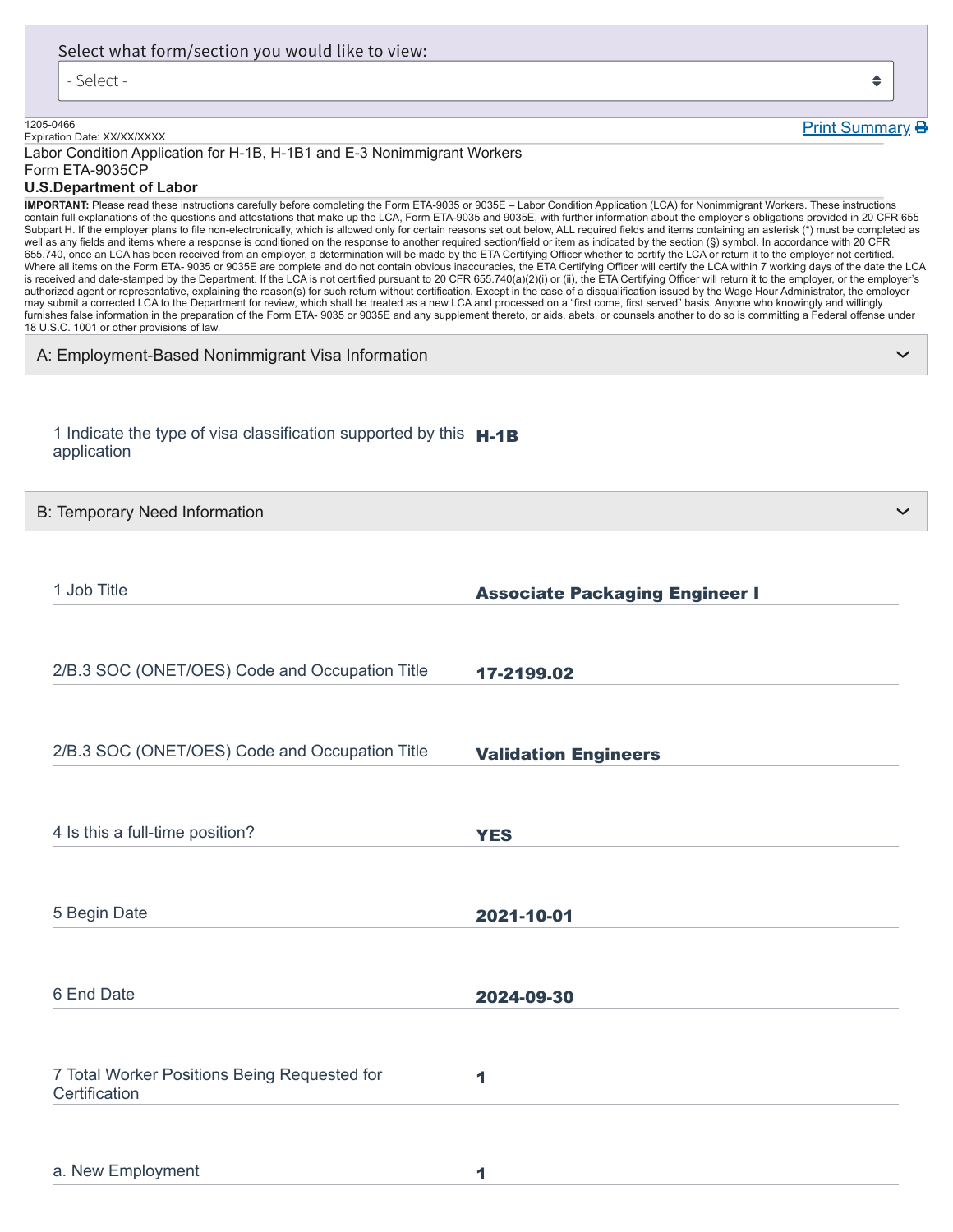| b. Continuation of previously approved employment<br>without change with the same employer | $\bf{0}$                        |
|--------------------------------------------------------------------------------------------|---------------------------------|
|                                                                                            |                                 |
| c. Change in previously approved employment                                                | $\mathbf 0$                     |
|                                                                                            |                                 |
| d. New concurrent employment                                                               | $\mathbf 0$                     |
| e. Change in employer                                                                      | $\mathbf 0$                     |
|                                                                                            |                                 |
| f. Amended petition                                                                        | $\mathbf 0$                     |
| C: Employer Information                                                                    |                                 |
|                                                                                            |                                 |
| 1 Legal Business Name                                                                      | <b>Lean Biologix, LLC</b>       |
| 3 Address 1                                                                                | <b>43 Maple Street</b>          |
|                                                                                            |                                 |
| 5 City                                                                                     | norfolk                         |
| 6 State                                                                                    | <b>MASSACHUSETTS</b>            |
|                                                                                            |                                 |
| 7 Postal Code                                                                              | 02056                           |
|                                                                                            |                                 |
| 8 Country                                                                                  | <b>UNITED STATES OF AMERICA</b> |
|                                                                                            |                                 |
| 10 Telephone Number                                                                        | +15084544019                    |
| 12 Federal Employer Identification Number (FEIN from<br>IRS)                               | 27-0127391                      |
|                                                                                            |                                 |
| 13 NAICS Code                                                                              | 541614                          |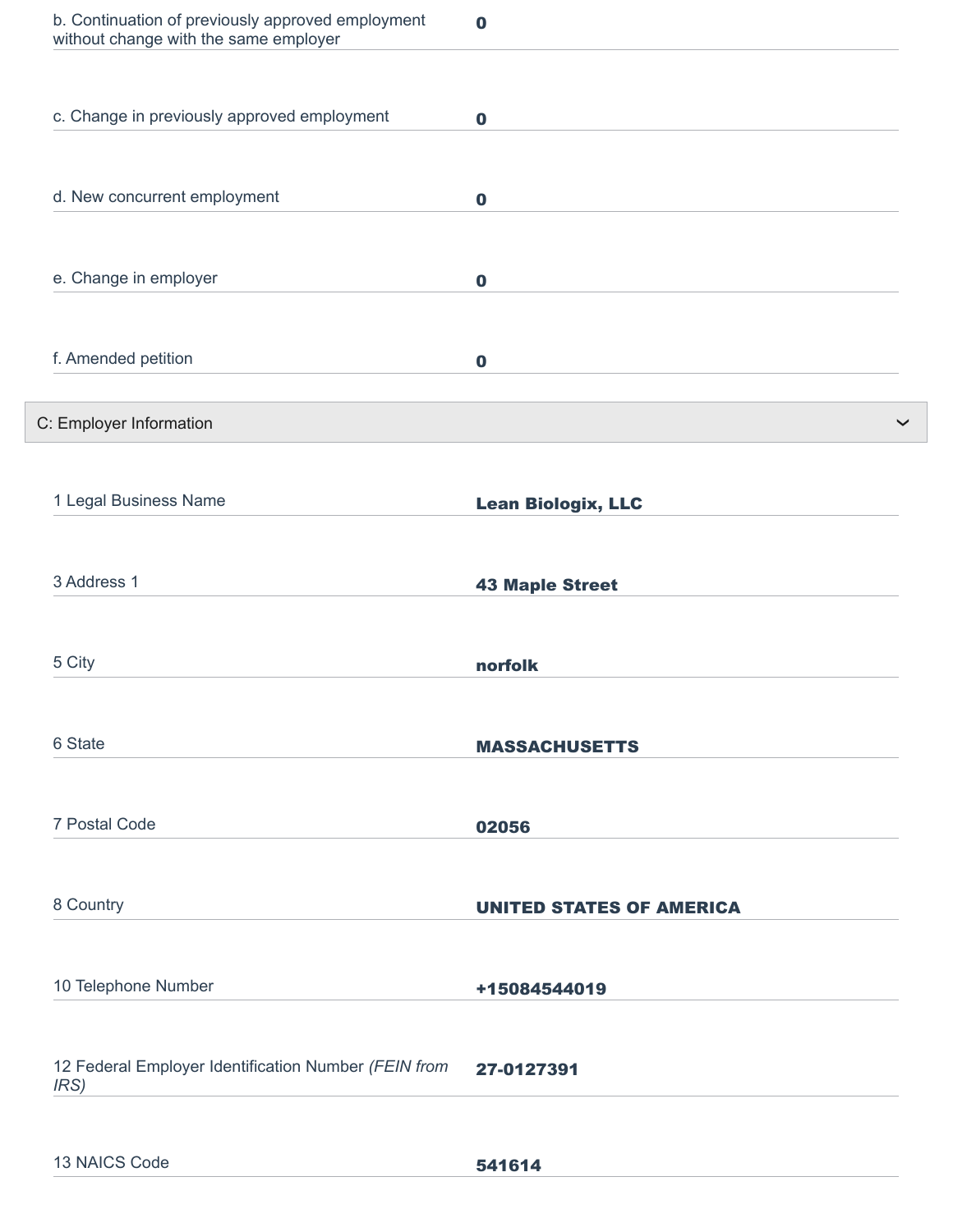| 13 NAICS Description                                                                                        | Logistics and integrated supply chain<br>management consulting services |
|-------------------------------------------------------------------------------------------------------------|-------------------------------------------------------------------------|
|                                                                                                             |                                                                         |
| D: Employer Point of Contact Information                                                                    |                                                                         |
|                                                                                                             |                                                                         |
| 1 Contact's Last (family) Name                                                                              | <b>TAYLOR</b>                                                           |
|                                                                                                             |                                                                         |
|                                                                                                             |                                                                         |
| 2 First (given) Name                                                                                        | <b>JAMES</b>                                                            |
|                                                                                                             |                                                                         |
| 4 Contact's Job Title                                                                                       | <b>PRINCIPAL</b>                                                        |
|                                                                                                             |                                                                         |
|                                                                                                             |                                                                         |
| 5 Address 1                                                                                                 | <b>43 MAPLE STREET</b>                                                  |
|                                                                                                             |                                                                         |
| 7 City                                                                                                      |                                                                         |
|                                                                                                             | <b>NORFOLK</b>                                                          |
|                                                                                                             |                                                                         |
| 8 State                                                                                                     | <b>MASSACHUSETTS</b>                                                    |
|                                                                                                             |                                                                         |
|                                                                                                             |                                                                         |
| 9 Postal Code                                                                                               | 02056                                                                   |
|                                                                                                             |                                                                         |
| 10 Country                                                                                                  | <b>UNITED STATES OF AMERICA</b>                                         |
|                                                                                                             |                                                                         |
|                                                                                                             |                                                                         |
| 12 Telephone Number                                                                                         | +15084544019                                                            |
|                                                                                                             |                                                                         |
| 14 Business e-mail address                                                                                  | JTAYLOR@LEANBIOLOGIX.COM                                                |
|                                                                                                             |                                                                         |
| E: Attorney or Agent Information (if applicable)                                                            |                                                                         |
|                                                                                                             |                                                                         |
|                                                                                                             |                                                                         |
| 1 Is the employer represented by an attorney or agent in <b>Attorney</b><br>the filing of this application? |                                                                         |
|                                                                                                             |                                                                         |
|                                                                                                             |                                                                         |
| 2 Attorney or Agent's Last (family) Name                                                                    | <b>VAUGHAN</b>                                                          |

❯

❯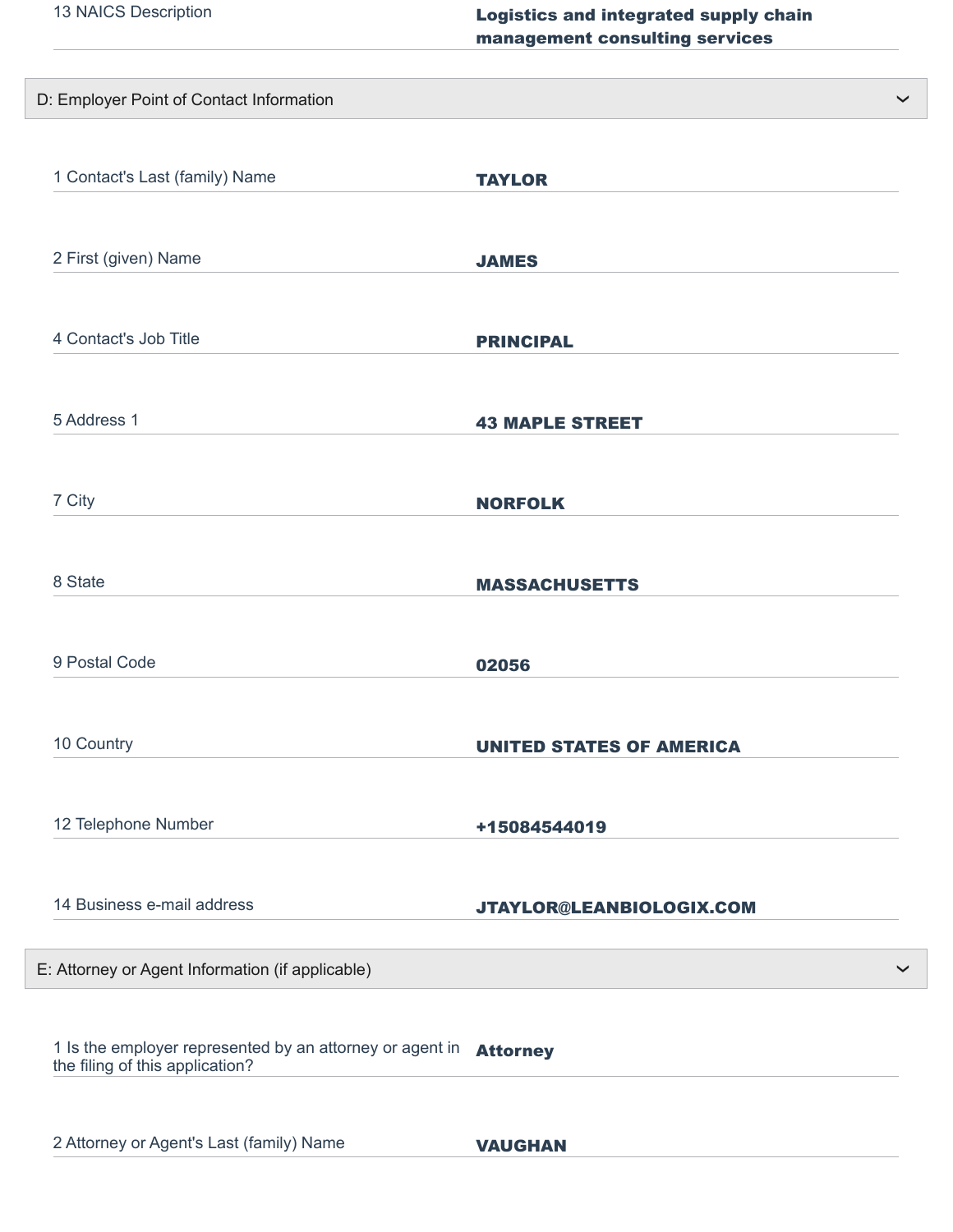| 3 First (given) Name                                                                    | <b>ADRIENNE</b>                             |
|-----------------------------------------------------------------------------------------|---------------------------------------------|
|                                                                                         |                                             |
| 4 Middle Name(s)                                                                        | <b>JEANNETTE</b>                            |
|                                                                                         |                                             |
| 5 Address 1                                                                             | <b>1895 CENTRE STREET</b>                   |
|                                                                                         |                                             |
| 6 Address 2 (apartment/suite/floor and number)                                          | <b>SUITE 202</b>                            |
|                                                                                         |                                             |
| 7 City                                                                                  | <b>BOSTON</b>                               |
|                                                                                         |                                             |
| 8 State                                                                                 | <b>MASSACHUSETTS</b>                        |
|                                                                                         |                                             |
| 9 Postal Code                                                                           | 02132                                       |
|                                                                                         |                                             |
| 10 Country                                                                              | <b>UNITED STATES OF AMERICA</b>             |
|                                                                                         |                                             |
| 12 Telephone Number                                                                     | +16178408515                                |
|                                                                                         |                                             |
| 14 Email Address                                                                        | ADRIENNEJV@AJVIMMIGRATIONLAW.COM            |
|                                                                                         |                                             |
| 15 Law Firm/Business Name                                                               | <b>LAW OFFICE OF ADRIENNE J VAUGHAN LLC</b> |
|                                                                                         |                                             |
| 16 Law Firm/Business FEIN                                                               | 38-3869188                                  |
|                                                                                         |                                             |
| 17 State Bar Number                                                                     | 650614                                      |
|                                                                                         |                                             |
| 18 State of highest state court where attorney is in good<br>standing                   | <b>MASSACHUSETTS</b>                        |
|                                                                                         |                                             |
| 10 Name of bighest state court where attorney is in good <b>CURRELLE UIBIALAL GAURE</b> |                                             |

19 Name of highest state court where attorney is in good **SUPREME JUDICIAL COURT** standing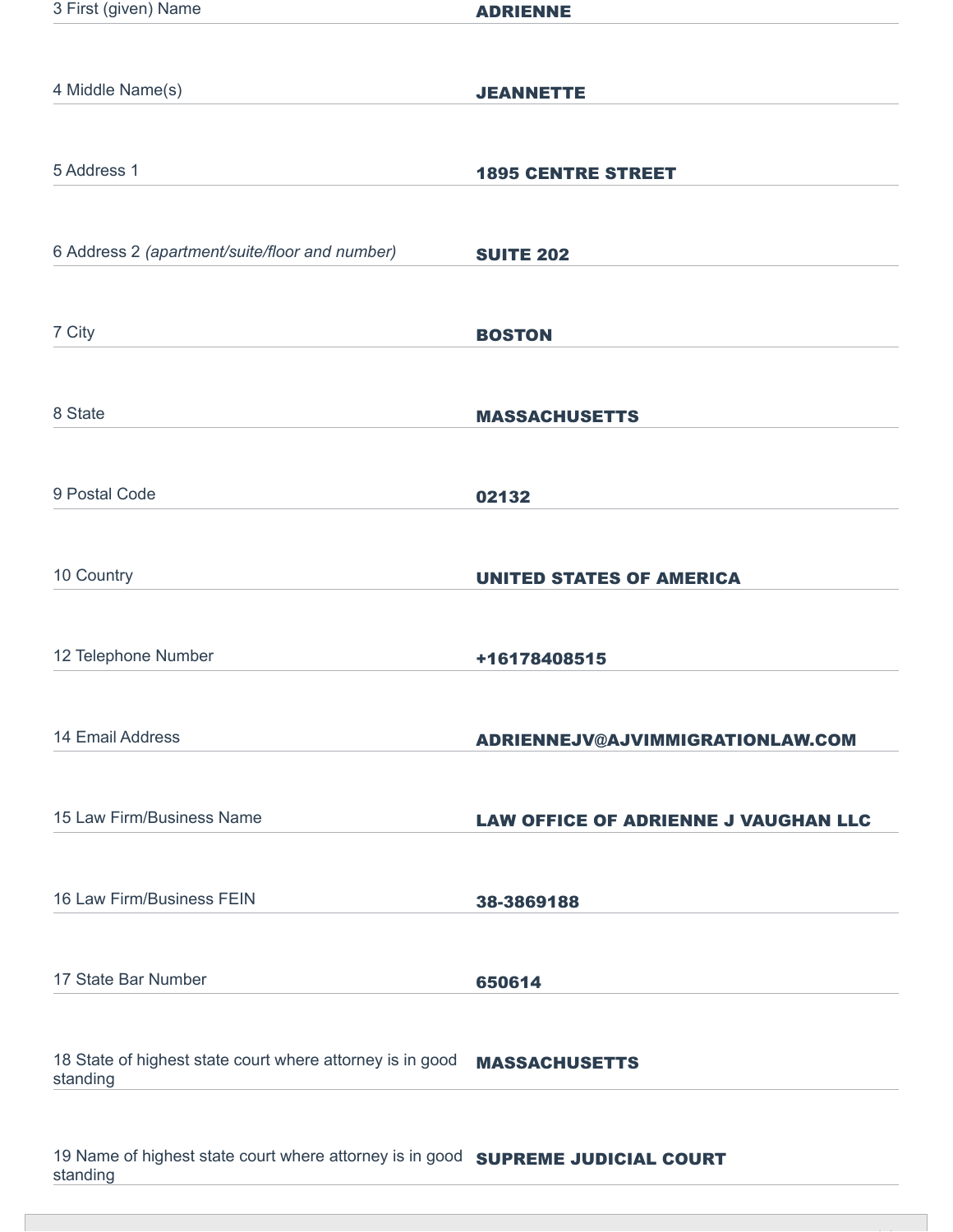| F: Employment and Wage Information                                                                                          | $\checkmark$               |
|-----------------------------------------------------------------------------------------------------------------------------|----------------------------|
| F. Use the fields above to enter the details of each<br>additional place of employment, when applicable                     |                            |
| Wage Rate Paid to Nonimmigrant Workers From                                                                                 | 75000.00                   |
| Wage Rate Paid to Nonimmigrant Workers To                                                                                   | 85000.00                   |
| Wage Rate Paid to Nonimmigrant Workers Per                                                                                  | <b>Year</b>                |
| <b>Prevailing Wage Rate</b>                                                                                                 | 71822.00                   |
| Prevailing Wage Rate Per                                                                                                    | <b>Year</b>                |
| Identify the source user for the prevailing wage (PW)                                                                       | f13_is_oes_prevailing_wage |
| <b>Wage Level</b>                                                                                                           | ш                          |
| Source Year                                                                                                                 | 7/1/2021 - 6/30/2022       |
| Enter the estimated number of workers that will perform 1<br>work at this place of employment under the LCA                 |                            |
| Indicate whether the worker(s) subject to this LCA will<br>be placed with a secondary entity at this place of<br>employment | <b>NO</b>                  |
| Address 1                                                                                                                   | <b>133 Park Street</b>     |
| Address 2 (apartment/suite/floor and number)                                                                                | <b>Apt 706</b>             |
| City                                                                                                                        | <b>Brookline</b>           |
| County                                                                                                                      | <b>BROOKLINE</b>           |
| State/District/Territory                                                                                                    | <b>MASSACHUSETTS</b>       |
| <b>Postal Code</b>                                                                                                          | 02446                      |
| Wage Rate Paid to Nonimmigrant Workers From                                                                                 | 75000.00                   |
| Wage Rate Paid to Nonimmigrant Workers To                                                                                   | 85000.00                   |
| Wage Rate Paid to Nonimmigrant Workers Per                                                                                  | <b>Year</b>                |
| <b>Prevailing Wage Rate</b>                                                                                                 | 71822.00                   |
| Prevailing Wage Rate Per                                                                                                    | <b>Year</b>                |
| Identify the source user for the prevailing wage (PW)                                                                       | f13_is_oes_prevailing_wage |
|                                                                                                                             |                            |

Wage Level **Internal Contract Contract Contract Contract Contract Contract Contract Contract Contract Contract Contract Contract Contract Contract Contract Contract Contract Contract Contract Contract Contract Contract Con**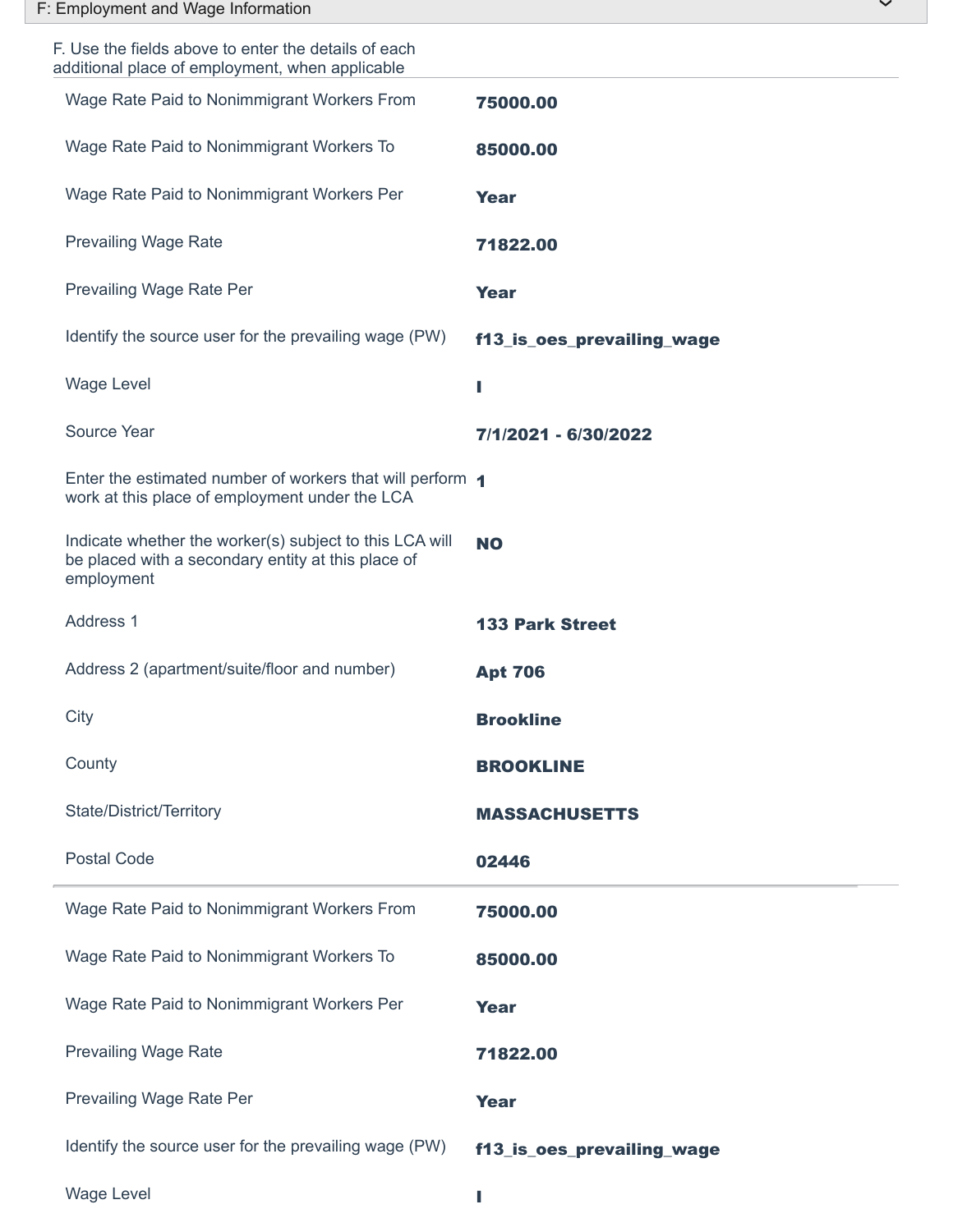| Source Year                                                                                                                 | 7/1/2021 - 6/30/2022     |
|-----------------------------------------------------------------------------------------------------------------------------|--------------------------|
| Enter the estimated number of workers that will perform 1<br>work at this place of employment under the LCA                 |                          |
| Indicate whether the worker(s) subject to this LCA will<br>be placed with a secondary entity at this place of<br>employment | <b>YES</b>               |
| Legal Business name of secondary entity                                                                                     | <b>Biogen Inc.</b>       |
| Address 1                                                                                                                   | <b>225 Binney Street</b> |
| City                                                                                                                        | <b>Cambridge</b>         |
| County                                                                                                                      | <b>CAMBRIDGE CITY</b>    |
| State/District/Territory                                                                                                    | <b>MASSACHUSETTS</b>     |
| <b>Postal Code</b>                                                                                                          | 02142                    |

## G: Employer Labor Condition Statements

In order for your application to be processed, you MUST read Section G of the Form ETA-9035CP - General Instructions for the 9035 & 9035E under the heading "Employer Labor Condition Statements" and agree to all four (4) labor condition statements summarized below:

- 1. **Wages:** The employer shall pay nonimmigrant workers at least the prevailing wage or the employer's actual wage, whichever is higher, and pay for non-productive time. The employer shall offer nonimmigrant workers benefits and eligibility for benefits provided as compensation for services on the same basis as the employer offers to U.S. workers. The employer shall not make deductions to recoup a business expense(s) of the employer including attorney fees and other costs connected to the performance of H-1B, H-1B1, or E-3 program functions which are required to be performed by the employer. This includes expenses related to the preparation and filing of this LCA and related visa petition information. 20 CFR 655.731;
- 2. **Working Conditions:** The employer shall provide working conditions for nonimmigrants which will not adversely affect the working conditions of workers similarly employed. The employer's obligation regarding working conditions shall extend for the duration of the validity period of the certified LCA or the period during which the worker(s) working pursuant to this LCA is employed by the employer, whichever is longer. 20 CFR 655.732;
- 3. **Strike, Lockout, or Work Stoppage:** At the time of filing this LCA, the employer is not involved in a strike, lockout, or work stoppage in the course of a labor dispute in the occupational classification in the area(s) of intended employment. The employer will notify the Department of Labor within 3 days of the occurrence of a strike or lockout in the occupation, and in that event the LCA will not be used to support a petition filing with the U.S. Citizenship and Immigration Services (USCIS) until the DOL Employment and Training Administration (ETA) determines that the strike or lockout has ended. 20 CFR 655.733;
- 4. **Notice:** Notice of the LCA filing was provided no more than 30 days before the filing of this LCA or will be provided on the day this LCA is filed to the bargaining representative in the occupation and area of intended employment, or if there is no bargaining representative, to workers in the occupation at the place(s) of employment either by electronic or physical posting. This notice was or will be posted for a total period of 10 days, except that if employees are provided individual direct notice by e-mail, notification need only be given once. A copy of the notice documentation will be maintained in the employer's public access file. A copy of this LCA will be provided to each nonimmigrant worker employed pursuant to the LCA. The employer shall, no later than the date the worker(s) report to work at the place(s) of employment, provide a signed copy of the certified LCA to the worker(s) working pursuant to this LCA. 20 CFR 655.734.

1 **I have read and agree to** Labor Condition Statements YES 1, 2, 3, and 4 above and as fully explained in Section G of the Form ETA-9035CP - General Instructions for the 9035 & 9035E and the Department's regulations at 20 CFR 655 Subpart H.

❯